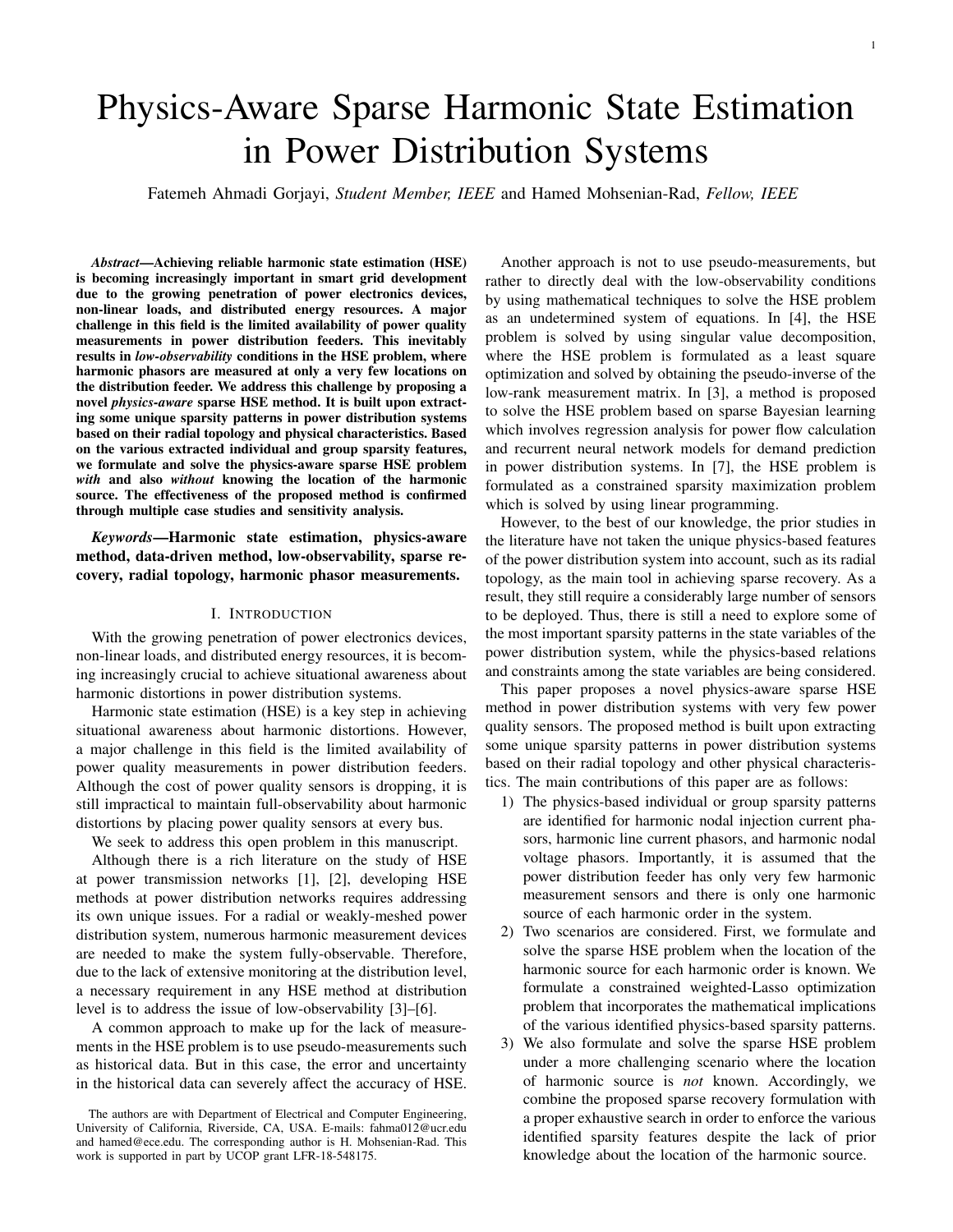# II. PROBLEM FORMULATION

Let  $\mathcal{G} := (\mathcal{N}, \mathcal{L})$  denote the graph representation of a power distribution feeder, where  $\mathcal N$  is the set of nodes and  $\mathcal L$  is the set of distribution lines. For a harmonic order h, let  $\mathbf{I}_N(h)$ denote the vector which contains the nodal harmonic injection current for all the nodes in set N. Also, let  $I_L(h)$  denote the vector of harmonic line currents for all the line segments in set  $\mathcal L$  for harmonic order h. Let  $V(h)$  denote the vector of nodal harmonic voltage phasors for all the nodes in set  $N$  for harmonic order  $h$ . In our problem formulation, the vector of state variables for each harmonic order  $h$  is denoted by

$$
\mathbf{X}(h) = [\mathbf{I}_N(h) \ \mathbf{I}_L(h) \ \mathbf{V}(h)]^\top. \tag{1}
$$

Suppose there are only a few harmonic phasor measurement units (H-PMUs) available across the distribution feeder to measure the harmonic nodal voltage phasors  $V^m(h)$  and the harmonic line current phasors  $\mathbf{I}_{L}^{m}(h)$  at the locations of H-PMU installations. Let  $\mathbf{Z}(h)$  denote the measurement vector:

$$
\mathbf{Z}(h) = [\mathbf{V}^m(h) \ \mathbf{I}_L^m(h)]^\top. \tag{2}
$$

The goal in HSE is to estimate the state variables  $X(h)$ based on the available measurements  $\mathbf{Z}(h)$ .

## *A. Basic Equations*

Since all the harmonic measurements are in phasor domain, the following relationship holds between the harmonic phasor measurements and the harmonic state variables:

$$
\mathbf{Z}(h) = \mathbf{H}(h) \mathbf{X}(h),\tag{3}
$$

where  $H(h)$  is the measurement matrix at harmonic order h. Next, we explain the construction of matrix  $H(h)$ .

The first type of equations in matrix  $H(h)$  are associated with harmonic voltage phasor measurements. The following relationship holds between the nodal harmonic injection current phasors and the harmonic voltage phasor measurements:

$$
\mathbf{V}^m(h) = \mathbf{Y}^{-1}(h) \mathbf{I}_N(h), \tag{4}
$$

where  $Y(h)$  is the admittance matrix for harmonic order h. In addition to (4), the harmonic voltage phasor measurements can be mapped also to their associated entries in the vector of harmonic voltage phasors through an identity mapping:

$$
\mathbf{V}^m(h) = \mathbf{U} \,\mathbf{V}(h),\tag{5}
$$

where U is a diagonal matrix, where a diagonal entry is 1 if its corresponding state variable is a harmonic voltage phasor that is directly measured; otherwise it is 0.

The second type of equations in matrix  $H(h)$  are associated with the harmonic line current measurements. The harmonic line current measurements are mapped to the vector of nodal harmonic voltage phasors as follows:

$$
\mathbf{I}_L^m(h) = \mathbf{Y}_{\text{prim}}(h) \ \mathbf{V}(h),\tag{6}
$$

where  $Y_{\text{prim}}(h)$  is the primitive admittance matrix [8], which includes the line admittances only for the line segments whose harmonic current phasors are measured. Harmonic line current phasor measurements can also be related to the vector of the harmonic line current phasors through an identity mapping:

$$
\mathbf{I}_L^m(h) = \mathbf{U} \mathbf{I}_L(h),\tag{7}
$$

where U is a diagonal matrix, where a diagonal entry is 1 if the corresponding state variable is a harmonic current phasor that is directly measured; otherwise it is 0.

## *B. Additional Equations*

The equations in  $(4)-(7)$  capture all the basic relationships between the entries of vector  $\mathbf{Z}(h)$  and those of vector  $\mathbf{X}(h)$ . We can use the equations in  $(4)-(7)$  to construct matrix **H**. However, due to the limited measurements, which is due to the limited number of H-PMU installations in practice, matrix  $H(h)$  is a *low-rank* matrix. Thus, the system of equations in (3) has an infinite number of solutions; which is not desirable.

The main remedy to the above issue is the use of sparsity analysis as we will see in Section III. However, it is useful to also add more equations to the basic set of equations in (4)- (7). In particular, we need to create more couplings among the state variables, even though such additional couplings does *not* make matrix  $H(h)$  full-rank. To do so, for the line segments that do not come with a direct harmonic phasor measurement, we propose to write an equation similar to (6), as follows:

$$
\mathbf{0} = \mathbf{Y}_{\text{prim}}(h) \mathbf{V}(h) - \mathbf{I}_L(h). \tag{8}
$$

Unlike in (6), the equations in (8) are *not* based on measurements; but they do serve the purpose of further coupling the state variables. Here they act as auxiliary equations.

We can treat the zeros on the left hand side in (8) as virtual measurements to revise the vector of measurements in (2) as:

$$
\mathbf{Z}(h) = [\mathbf{V}^m(h) \ \mathbf{I}_L^m(h) \ \mathbf{0}]^\top. \tag{9}
$$

# *C. Original HSE Formulation*

If the power distribution feeder is fully observable at harmonic order  $h$ , then we can formulate the HSE problem as:

$$
\min_{\mathbf{X}(h)} \; \| \mathbf{Z}(h) - \mathbf{H}(h) \; \mathbf{X}(h) \|_{2}^{2}.
$$
 (10)

However, if the network is *not* fully observable, i.e., if we only have a few H-PMUs, then solving the above problem does not lead to a meaningful solution. Therefore, for the rest of this paper, we seek to address this open problem by making use of concepts from sparse recovery in signal processing.

# III. PHYSICS-BASED SPARSITY FEATURES

From the theory of sparse recovery in signal processing, when it comes to an undetermined system of linear equations, such as the one in (3), if the unknown vector is *sparse*, then we might be able to obtain the unique solution of the undetermined system of linear equations despite the low observability conditions [9]. To do this, we need to first identify and extract the inherent sparsity patterns in the physical system.

Consider the IEEE 33-bus distribution test network in Fig. 1. Suppose there is a harmonic current source at bus 13. As it is previously shown in [10]–[12], the harmonic current in this power distribution feeder almost entirely flows through the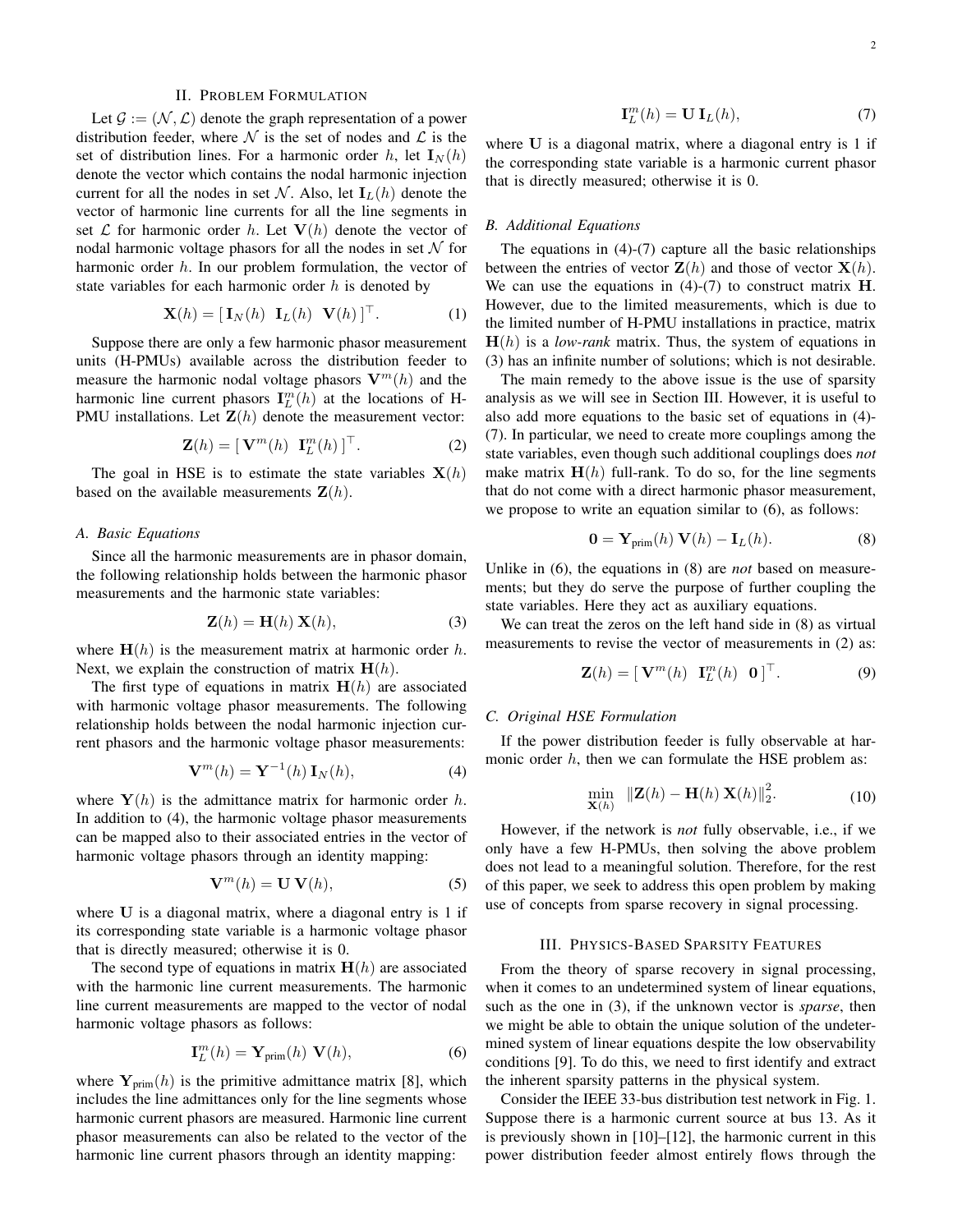

Fig. 1. An example distribution feeder with one harmonic source. In practice, the harmonic current almost entirely flows through the substation.

substation and *not* through the loads. The reason is that the impedance in the Thevenin equivalent of the substation that is seen by the distribution feeder is much less than the impedance of the loads across the distribution feeder. Therefore, almost the entire harmonic current that is injected by the harmonic source at bus 13 passes through the line segments that are marked with red color, all the way up to the substation.

The above physical observation can be used as the foundation to introduce sparsity to harmonic state estimation. Based on the notations that we defined in Section II, the sparsity is primarily in the vector of nodal harmonic current injection, i.e.  $I_N(h)$ . Since only one harmonic source of each harmonic order is assumed to be in the network, only one entry in  $I_N(h)$ is non-zero, which is associated with the node of the harmonic source. The rest of the entries in  $I_N(h)$  are zero.

There is also a major sparsity in the vector of harmonic line current phasors, i.e.,  $I_L(h)$ . Recall from Fig. 1 that only the line segments on the red path between the harmonic source and the substation carry harmonic current. Therefore, only the entries in  $I_L(h)$  that are associated with the line segments on the red path are non-zero. All the other entries in  $I_L(h)$  that are associated with the line segments that are outside the red path are almost zero. Moreover, all the line segments that are on the red path have almost *equal* harmonic current; because the harmonic current almost entirely flows to the substation.

The above analysis also has implications for the harmonic voltage phasors. Since there is harmonic line current on the red path in Fig. 1, the nodal voltage for all the buses on this red path include *some* level of harmonic distortion associated with the same harmonic source. However, the story is a bit different for the nodes that are *outside* the red path.

To see this, let us first *group* the nodes that are *outside* the red path such that all the nodes that are laid on the same lateral are put in the same group; see [13] for a similar grouping idea. For example, buses 26, 27, 28, 29, 30, 31, 32, and 33 form one group in Fig. 1. Bus 6 is the *boundary node* for this group. For any such group, if there is no (almost no) harmonic component in the voltage at the boundary node, then there is zero (almost zero) harmonic component in the voltage of *all* the nodes in the group; otherwise, there is non-zero harmonic component in the voltage of *all* the nodes in the group. If all of the harmonic voltage phasors are non-zero in a group, they are *equal* to the harmonic voltage phasor at the boundary node.

For example, again consider buses 26 to 33 in Fig. 1 which are outside the red path and on the same lateral. They form one group. For all the nodes in this group, all would have *equal* nodal harmonic voltage phasors. If there is zero (or almost zero) harmonic component in the voltage at the boundary node, i.e., bus 6, then there would be zero (or almost zero) harmonic

component in the voltages at buses 26 to 33. If there *is* a considerable harmonic component in the voltage at bus 6, then there would be an equal harmonic component in the voltages at buses 26 to 33. This is because there is *no* harmonic current flowing on any of the lines between the nodes in the above group of nodes. Thus, in addition to the sparsity in harmonic current phasors  $\mathbf{I}_N(h)$  and  $\mathbf{I}_L(h)$ , there is also a group sparsity in the nodal harmonic voltage phasors  $V(h)$ . We can enforce all these various sparsity patterns by constructing the following additional equality constraint in our problem formulation:

$$
\mathbf{A} \mathbf{X}(h) = \mathbf{0}.\tag{11}
$$

The rows are corresponding to two types of equality constraints: 1) the harmonic line current phasors are equal for all the line segments on the path between the substation and the node where the harmonic source is located; and 2) the harmonic voltage phasors are equal at the nodes within each group, including the boundary node of the group.

For instance, in the example that we mentioned earlier, to set the harmonic voltage phasor at bus 26 to be equal to the harmonic voltage phasor at bus 6, we need a row in matrix A to include 1 as the coefficient to the harmonic voltage phasor at bus 6; and −1 as the coefficient to the harmonic voltage phasor at bus 26. Notice that, one single constraint in matrix form can capture all such equalities across all the groups. The same holds for the equality of harmonic line currents.

*Remark 1*: The assumption that the network topology is radial is necessary for the proposed method. For the case of a *weakly* meshed network, we may still apply our method to the radial sub-segments of the network. We may also take a meshed sub-segment of the network as a *super-node*, thus reducing the weakly meshed network topology to radial topology with a few super-nodes for applying our proposed method. However, for a truly meshed network topology, such as in some micro-grids, our method may no longer be applicable.

*Remark 2*: The sparsity patterns that we discussed in this section are based on the assumption that there is only one harmonic source of the same harmonic order on the distribution feeder. Of course, we can have multiple harmonic sources of *different* harmonic orders. If there are multiple harmonic sources of the same order, then our method may still work; however, as the number of harmonic sources increases, the sparsity in state variables diminishes, which might degrade the performance of the method. Addressing this issue is beyond the scope of this paper and can be studied in a future work.

# IV. HSE WITH SPARSE RECOVERY

Methods from compressed sensing and sparse recovery can be used to obtain the solution of the undetermined system of equations in (3). In this regard, we can formulate the HSE problem as a Lasso optimization problem [9]:

$$
\min_{\mathbf{X}(h)} \quad \frac{1}{2} \|\mathbf{Z}(h) - \mathbf{H}(h) \|\mathbf{X}(h)\|_{2}^{2} + \lambda \|\mathbf{X}(h)\|_{1}.\tag{12}
$$

The first term in the objective function is the least square error in state estimation. The use of  $\ell_1$ -norm in the second term is a common approach in sparse recovery to minimize the number of non-zero state variables, where  $\lambda$  is a penalty factor.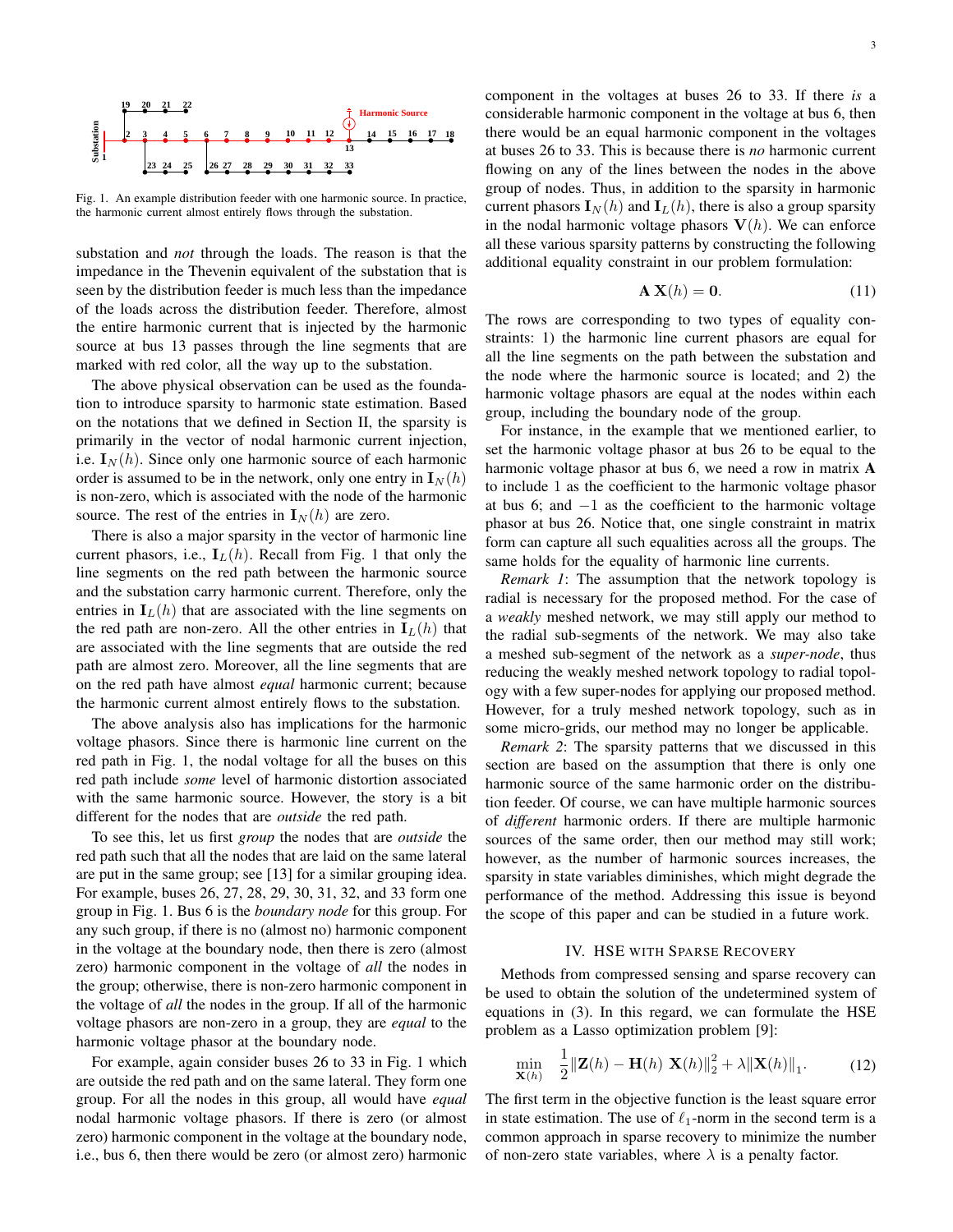Although the Lasso optimization in (12) treats  $X(h)$  as a sparse vector, it does not distinguish between its entries. Whilst, in our discussion in Section III, we extracted valuable information about the sparsity pattern of the specific entries in vector  $X(h)$  based on the physics of the system. Hence, we need to reflect that information in the the problem formulation. This raises the question on how this would be done if:

- 1) The location of harmonic source is *known*,
- 2) The location of harmonic source is *unknown*.

#### *A. Known Location of Harmonic Source*

In this scenario, we assume that the location of the harmonic source is known. We know *which entry* in the nodal harmonic current injection vector  $I_N(h)$  is non-zero; however, its value is still *not* known and it must be estimated by the HSE. Similarly, we know which entries in vector  $I_L(h)$  are nonzero; but we do *not* know their values. We also know which entries in vectors  $I_L(h)$  and  $V(h)$  are in the same group.

To incorporate the above information to the sparse recovery process, we reformulate the Lasso optimization in (12), and present it as a *constrained weighted-Lasso* optimization [14]:

$$
\min_{\mathbf{X}(h)} \quad \frac{1}{2} \|\mathbf{Z}(h) - \mathbf{H}(h) \|\mathbf{X}(h)\|_{2}^{2} + \lambda \mathbf{W} \mathbf{X}(h)
$$
\n
$$
\text{s.t.} \quad \mathbf{A} \mathbf{X}(h) = \mathbf{0}.\tag{13}
$$

where W is a vector which contains the *weight* for each entry in vector  $X(h)$  to enforce the extracted sparsity patterns. If an entry in  $X(h)$  is known to be zero, then a large weight is used in W to create a large penalty to push the value toward zero. In contrast, for the entries in  $X(h)$  that are known to be non-zero, we only use a small weight in W to create a small penalty for that entry such that it does not grow.

Problem (13) is convex. We can use any convex optimization solver, such as CVX toolbox (*www.cvxr.com*), to solve it.

#### *B. Unknown Location of Harmonic Source*

As a more challenging scenario, next, we assume that the location of the harmonic source is *not* known. Hence, we do *not* know which exact entries are zero in advance.

Nevertheless, all the sparsity patterns that we extracted in Section III are still valid. Therefore, we can still solve this more challenging case by combining the method in Section IV-A with an exhaustive search. The idea is as follows:

If we *assume* a tentative location for the harmonic source, we can use the exact formulation as in (13) to solve the HSE problem by using the sparsity patterns based on such tentative assumption. Suppose we *assume* that bus k is the location of the harmonic source; and accordingly, we obtain  $\mathcal{R}_k$  as the corresponding *residue* when we solve the optimization problem in (13). In other words,  $\mathcal{R}_k(h)$  is the optimal objective value of the optimization problem in (13) based on the *assumption* that the harmonic source is at bus k.

Therefore, by taking each of the buses in the network as the location of the harmonic source and solving the optimization problem in (13) accordingly, we can identify the *unknown* location of the harmonic source at harmonic order h as:

$$
k^* = \underset{k}{\text{arg min}} \mathcal{R}_k(h). \tag{14}
$$

| Method                      | MSE V  | STD V | MSE $I_L$ | STD $I_L$ |
|-----------------------------|--------|-------|-----------|-----------|
| Physics-Aware<br>Sparse HSE | 0.0174 | 0.094 | 0.00275   | 0.0274    |
| Sparse HSE                  | 223.8  | 7.56  | 13.34     | 2.53      |
| Method in [4]               | 221.1  | 7.368 | 9.79      | 2.512     |

The above problem can be solved by using an exhaustive search. This requires to solve  $N$  optimization problems of the form in (13), where  $N$  is the number of buses in the network. Once we obtain  $\mathcal{R}_k(h)$  for each  $k = 1, \ldots, N$ , we can obtain  $k^*$  by simply taking the minimum of the N obtained residues.

Once  $k^*$  is obtained, the analysis in this section reduces to the same analysis in the first scenario in Section IV-A.

# V. CASE STUDIES

We apply the proposed physics-aware sparse HSE method to the IEEE 33-bus distribution test system [15]. All the case studies are simulated in the Open Distribution System Simulator (OpenDSS) [16]. Six H-PMUs are assumed to be installed at the substation and at nodes 6, 18, 22, 25, and 33.

## *A. Performance Comparison*

We compare the performance of the proposed physics-aware sparse HSE method with two other methods: 1) the sparse HSE but without utilizing the physics-based knowledge; and 2) the method in [4] which works based on singular value decomposition. We use the Mean Square Error (MSE) as the metric to compare the performance of different HSE methods:

$$
\text{MSE} = \frac{1}{N} ||\mathbf{X}_{act}(h) - \mathbf{X}_{est}(h)||_2^2,
$$
 (15)

where  $N$  is the number of unknown harmonic state variables.

Table I shows the results based on the mean and the variance of the MSE index; which are calculated separately for the unknown harmonic nodal voltages, denoted by MSE V and STD V, and for the unknown harmonic line currents, denoted by MSE  $I_L$  and STD  $I_L$ . The harmonic source is assumed to be of harmonic order  $h = 3$ . The magnitude of the injected harmonic current is assumed to vary randomly between 10% to 50% of the load at the location of the harmonic source. We assume that the location of the harmonic source is known.

As we can see, the proposed method has a drastically lower average MSE and standard deviation in comparison with the method in [4] and the sparse HSE without physics-awareness.

#### *B. Unknown Location of Harmonic Source*

Next, we assume that the location of the harmonic source is not known. Accordingly, we use the proposed method in Section IV-B. The results from the exhaustive search are shown in Fig. 2. Here, we plotted the Residue  $\mathcal{R}_k(h)$  versus the candidate location of the harmonic source at buses  $k = 2, \ldots, 33$ . We can see that the minimum residue is obtained at  $k^* = 4$ . This is indeed the correct location of the event bus; which confirms the effectiveness of the proposed method even when the location of the harmonic source is not known.